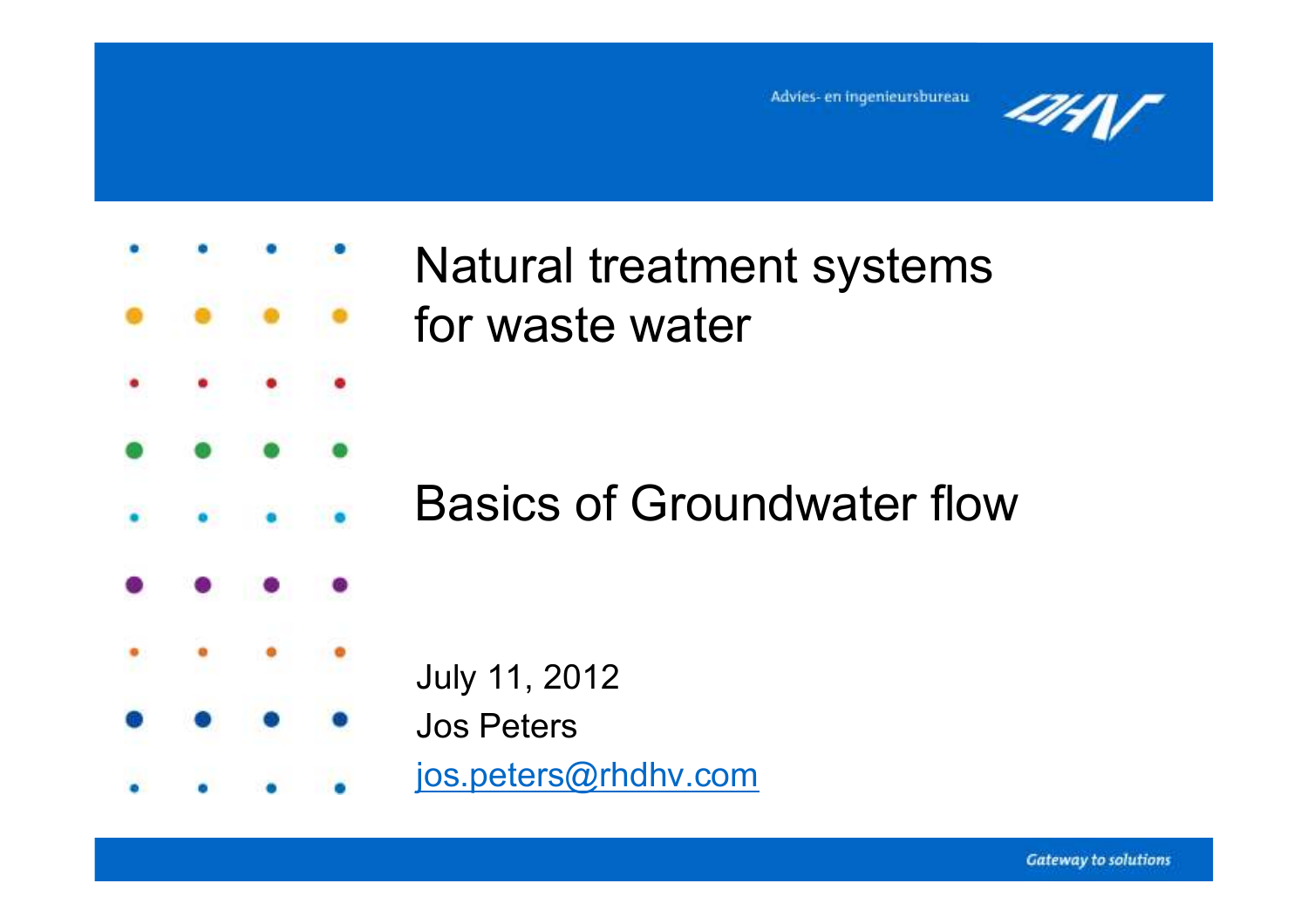



# Darcy's Law

- •Henry Philibert Gaspard Darcy
- $\bullet$ June 10, 1803 – January 3, 1858
- Scientist and engineer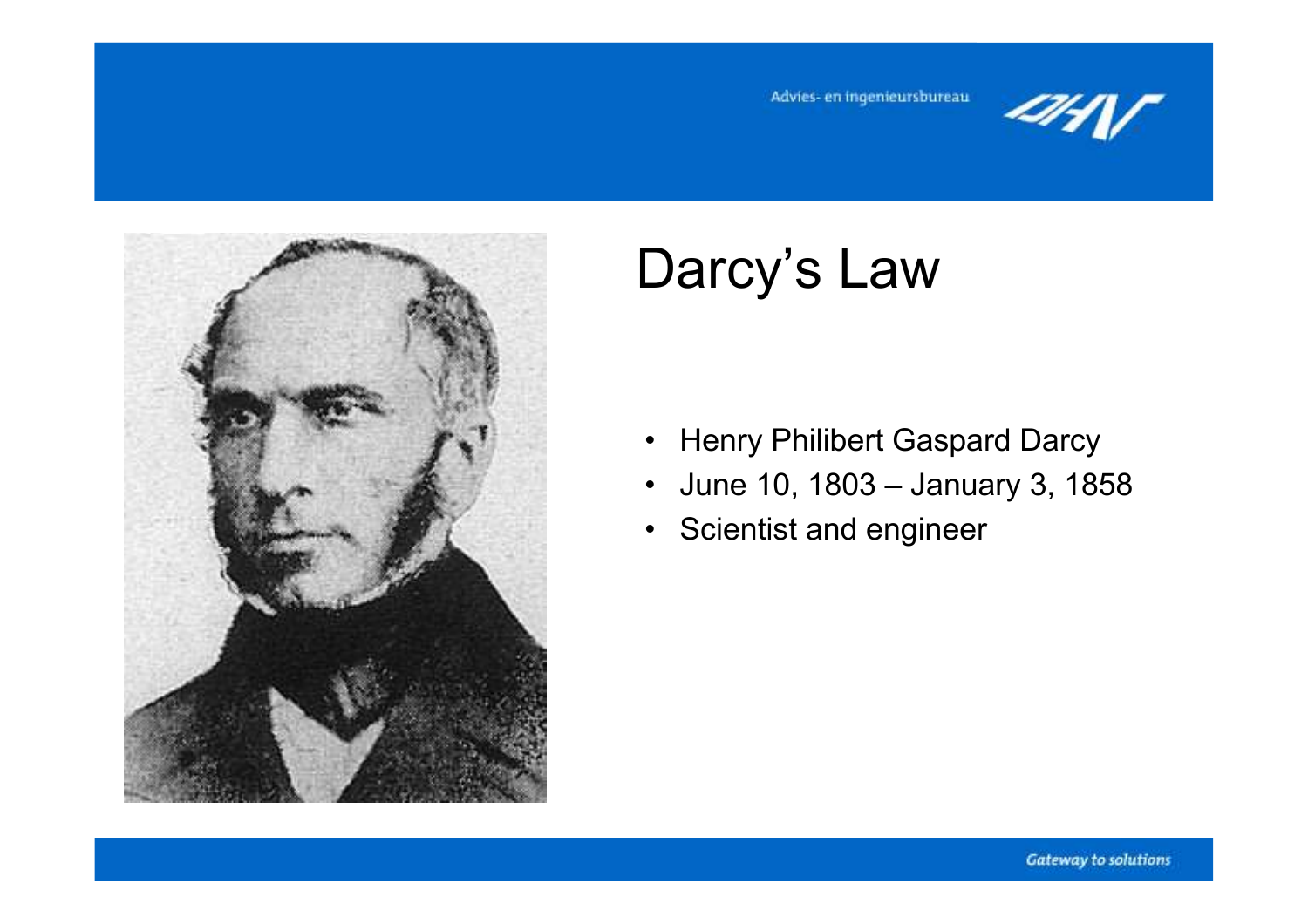

Advies- en ingenieursbureau



# Darcy's experiment

Carried out in 1855-1856 Column filled with sand and water Measurements:

> Flow rate [L<sup>3</sup><br>Credient in u  $^3$  T<sup>-1</sup>] (m3/sec) Gradient in waterhead [L] (m)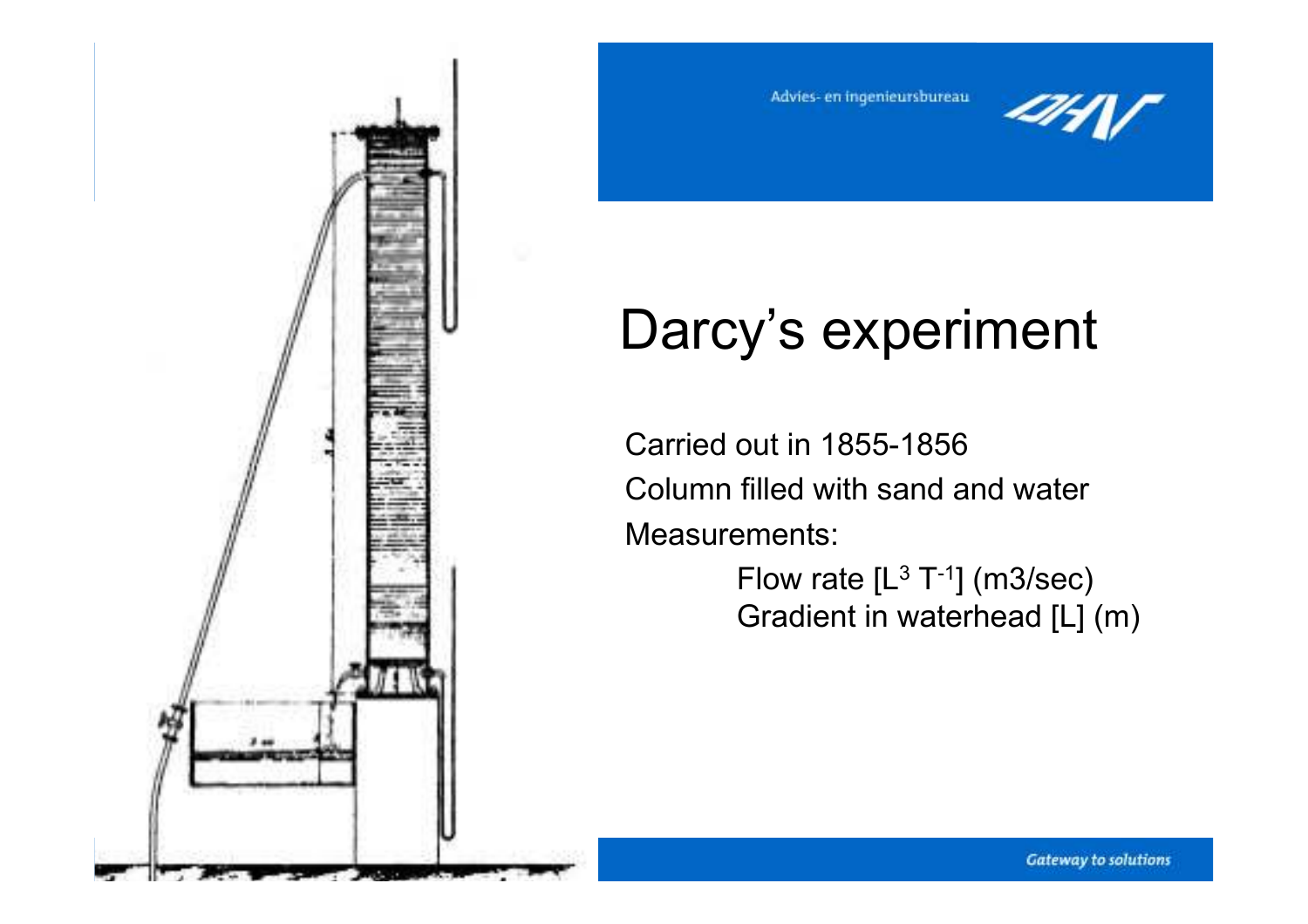

- A: Cross section of column [L<sup>2</sup>]
- φ1, φ2: Head [L]
- k: Hydraulic permeability of porous medium [L/T]<br>n: Effective porosity [-]
- Effective porosity [-]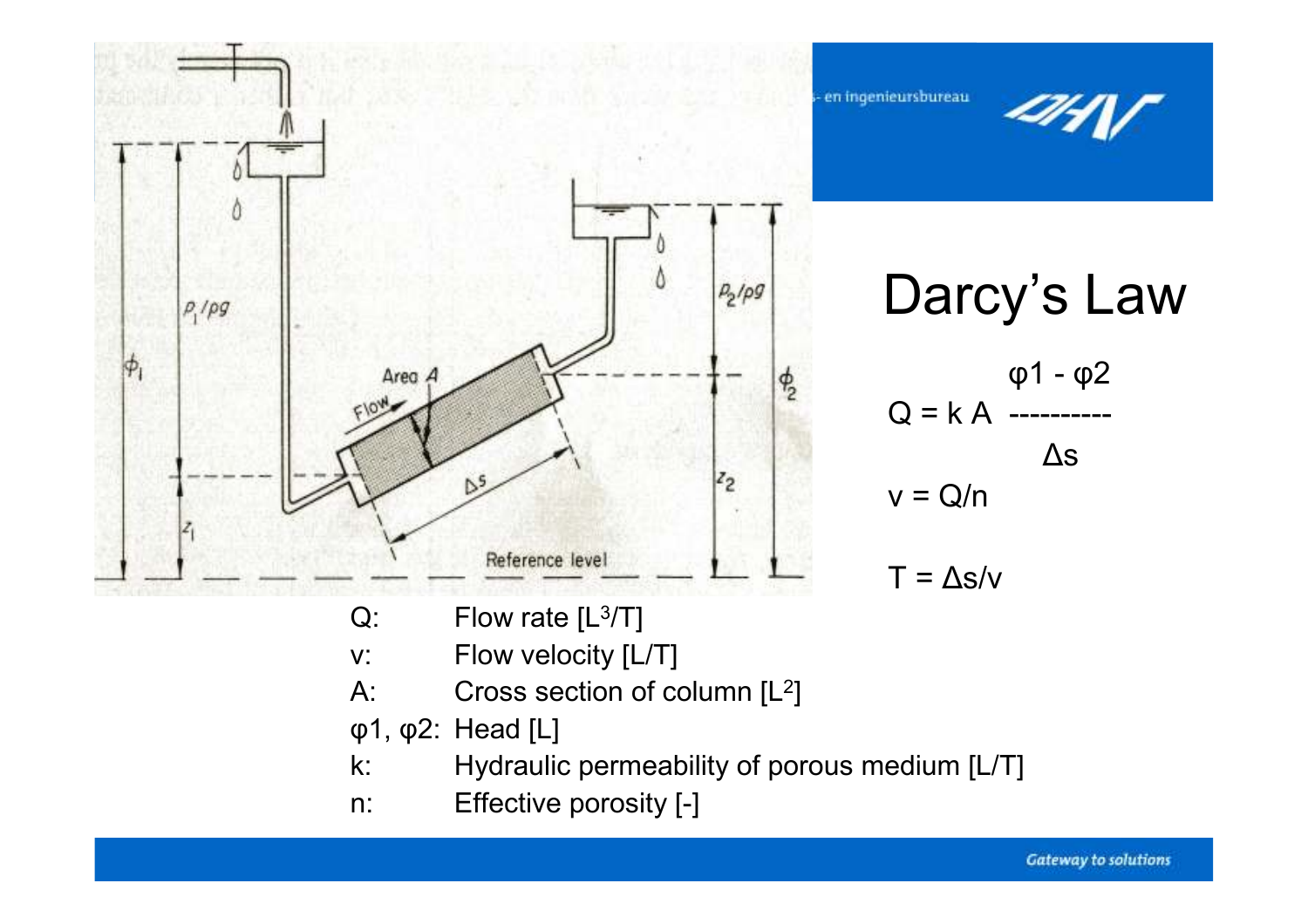

# Flow through porous media

ance  $\Omega$ Velocity Characteristic hydraulic permeability

Gravel 100 - 500 m/day

Sands 10 - 50 m/day

Loam  $0.1 - 1$  m/day<br>Clay  $0.001 - 0.1$  m

 $0.001 - 0.1$  m/day

Effective porosity 0.2 – 0.3



Natural flow velocities are limited (0.1 – 100 cm/day)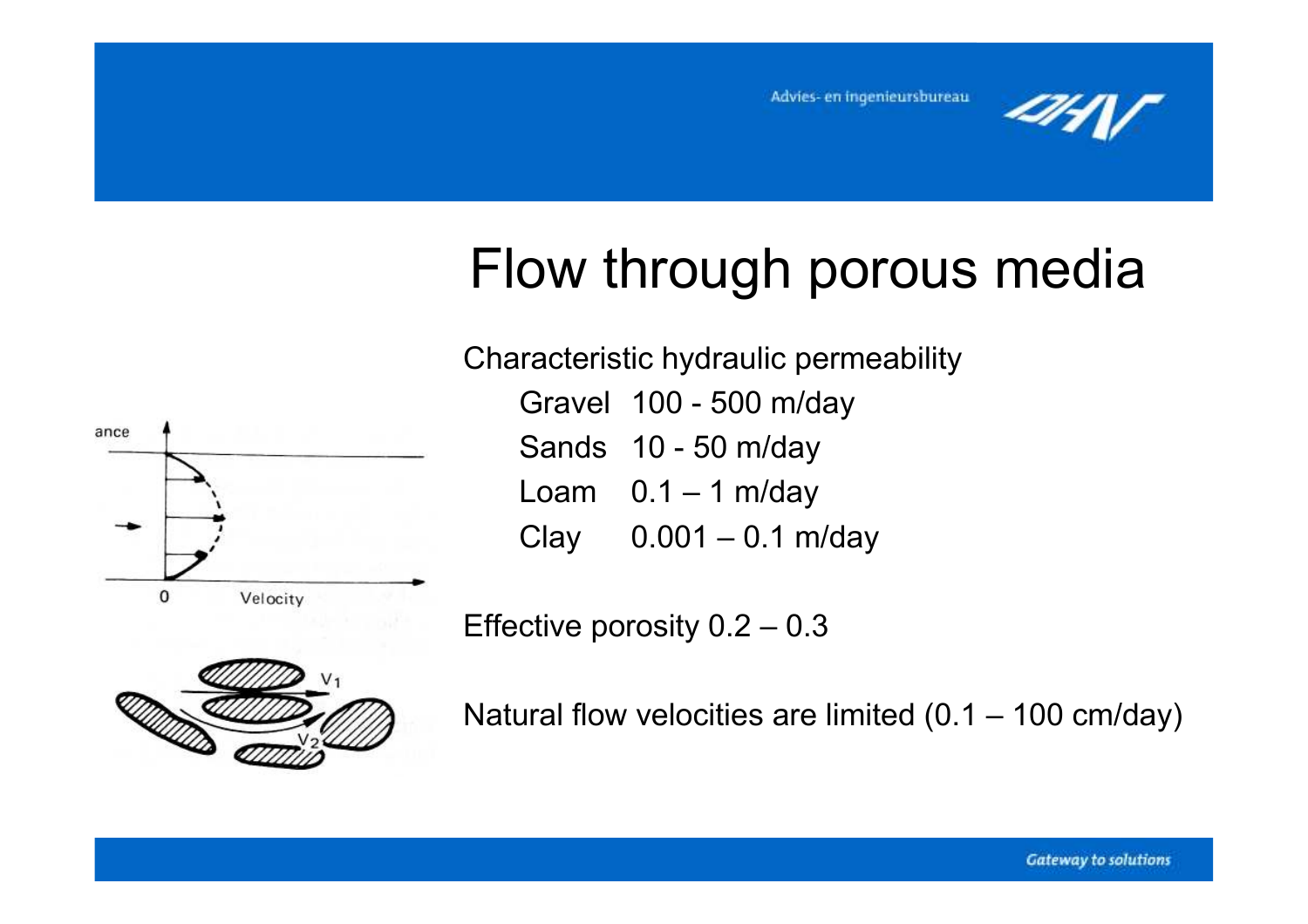

# Further reading?

- Theory of Groundwater Flow (A. Verruijt, 1970)
- - Quantitative hydrogeology for Engineers (G. de Marsilly, 1966)
- - Dynamics of Fluids in Porous Media (J. Bear, 1972)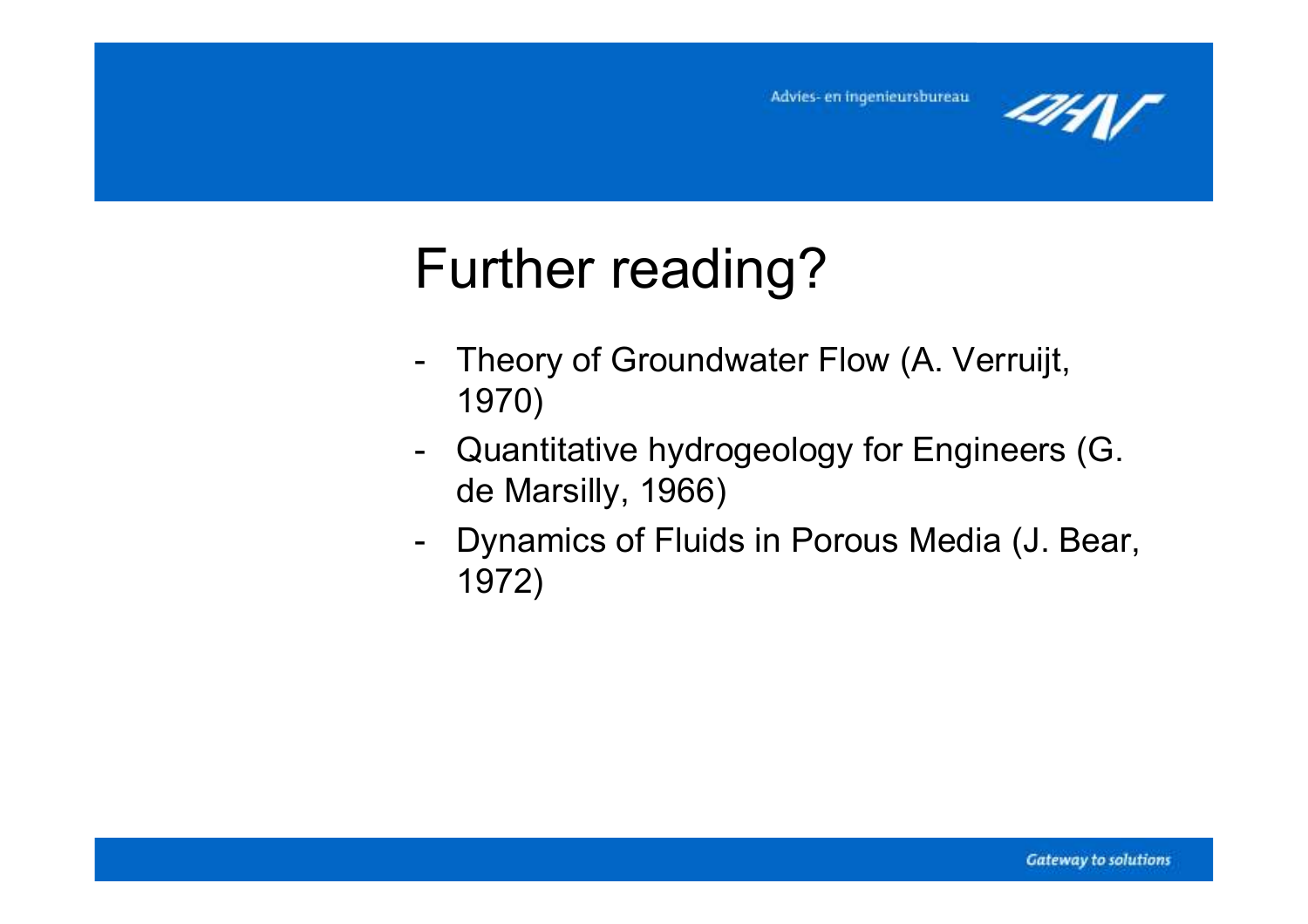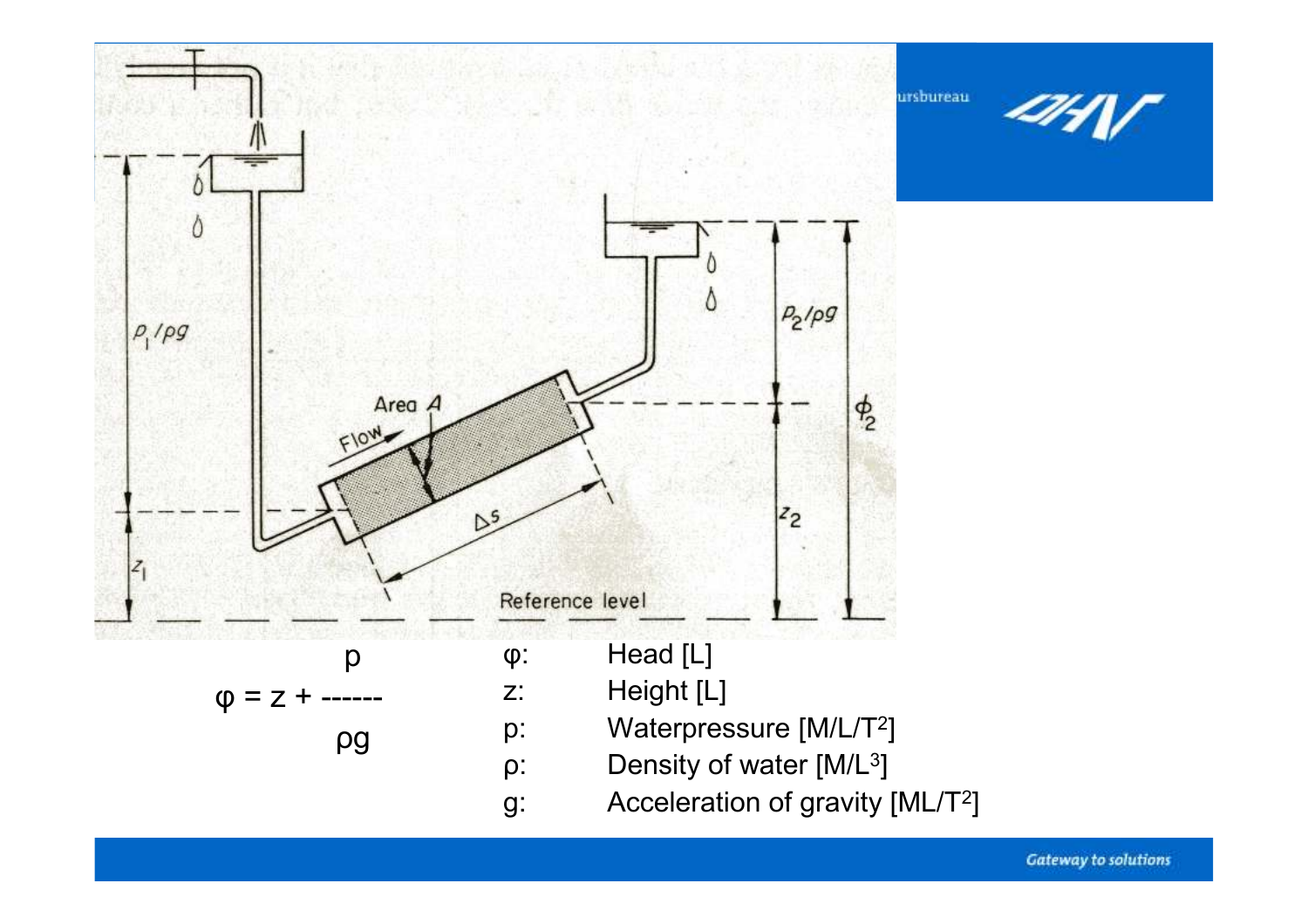### Darcy's Law mieursbureau φ1 - φ2  $Q = k A$  ----------∆φ∆s v = - k ----- ∆φ∆s φ2 – φ1 = ∆φ Area /  $v = Q/A$  $v =$  specific discharge [L/T]  $\mathbb{D}^5$  $v_x = -k \frac{\partial \varphi}{\partial x}$ dφ $\frac{\partial \varphi}{\partial \varphi}$  limiet ∆s->0 v = - k ---- In all directions  $\partial y$ ds

**Gateway to solutions**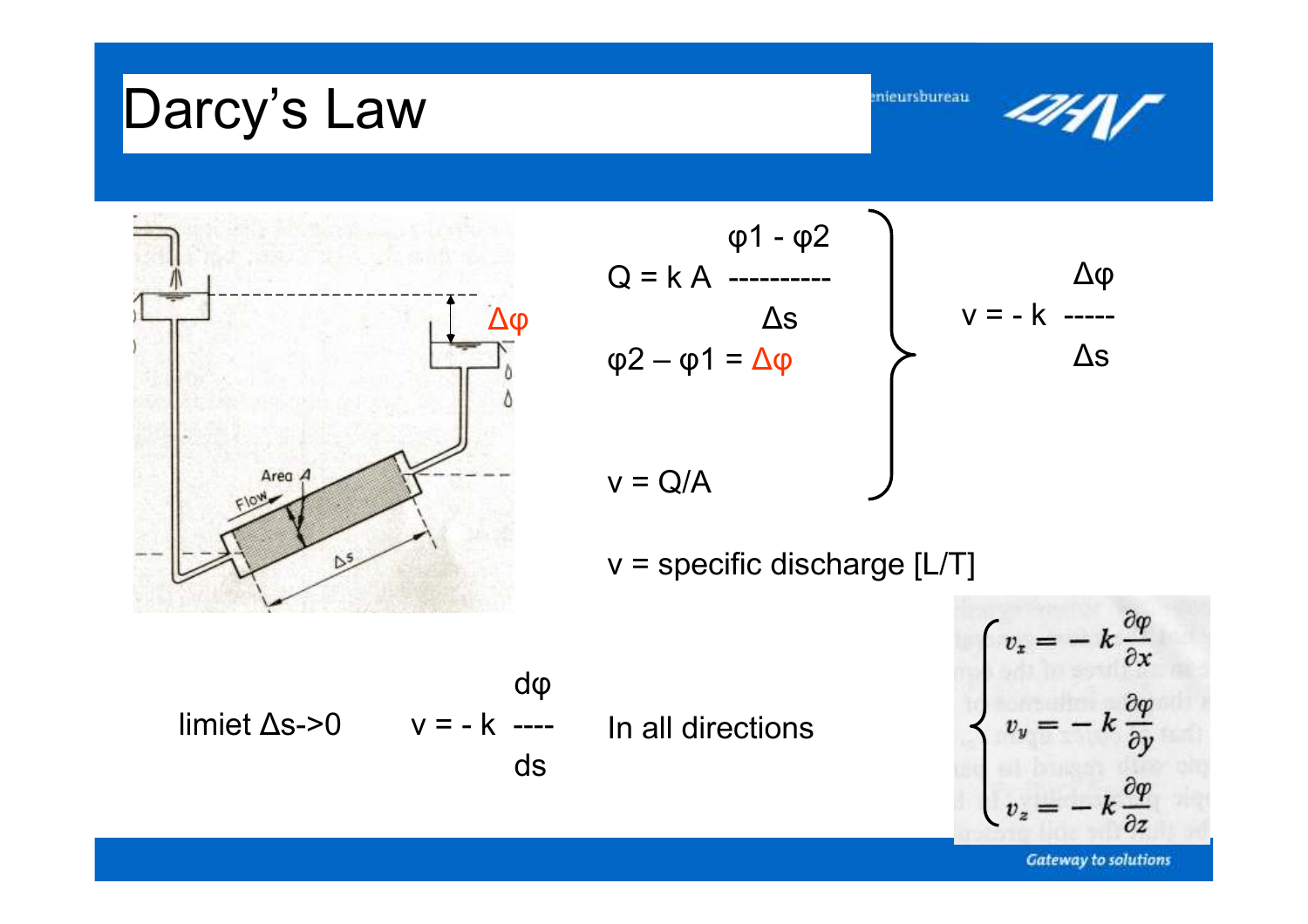## Mass balance

$$
\frac{\partial(\rho v_x)}{\partial x} + \frac{\partial(\rho v_y)}{\partial y} + \frac{\partial(\rho v_z)}{\partial z} = 0
$$

If ρ=constant,

(dρ/dx=dρ/dx=dρ/dz=0), then:

$$
\frac{\partial v_x}{\partial x} + \frac{\partial v_y}{\partial y} + \frac{\partial v_z}{\partial z} = 0
$$

 $v_x = -$ 

 $v_z = -$ 

 $v_{\scriptscriptstyle y}$  :

 $\frac{\partial \varphi}{\partial x}$ 

 $\frac{\partial \varphi}{\partial y}$ 

 $\frac{\partial \varphi}{\partial x}$ 

 $\partial z$ 

Darcy:

Fig. 3.4 Specific mass discharges into and out of element\n
$$
\frac{\delta \phi}{\delta x} = \frac{\delta \phi}{\delta x} = \frac{\delta \phi}{\delta y} = \frac{\delta \phi}{\delta x}
$$
\n
$$
= \frac{\delta \phi}{\delta x} = \frac{\delta \phi}{\delta y} = \frac{\delta \phi}{\delta y} = \frac{\delta \phi}{\delta z} = \frac{\delta \phi}{\delta z}
$$
\n
$$
= \frac{\delta \phi}{\delta x} = \frac{\delta \phi}{\delta y} = \frac{\delta \phi}{\delta y} = \frac{\delta \phi}{\delta z} = \frac{\delta \phi}{\delta z}
$$
\n
$$
= \frac{\delta \phi}{\delta x} = \frac{\delta \phi}{\delta y} = \frac{\delta \phi}{\delta y} = \frac{\delta \phi}{\delta z} = \frac{\delta \phi}{\delta z}
$$

fluids in porous media

**Gateway to solutions**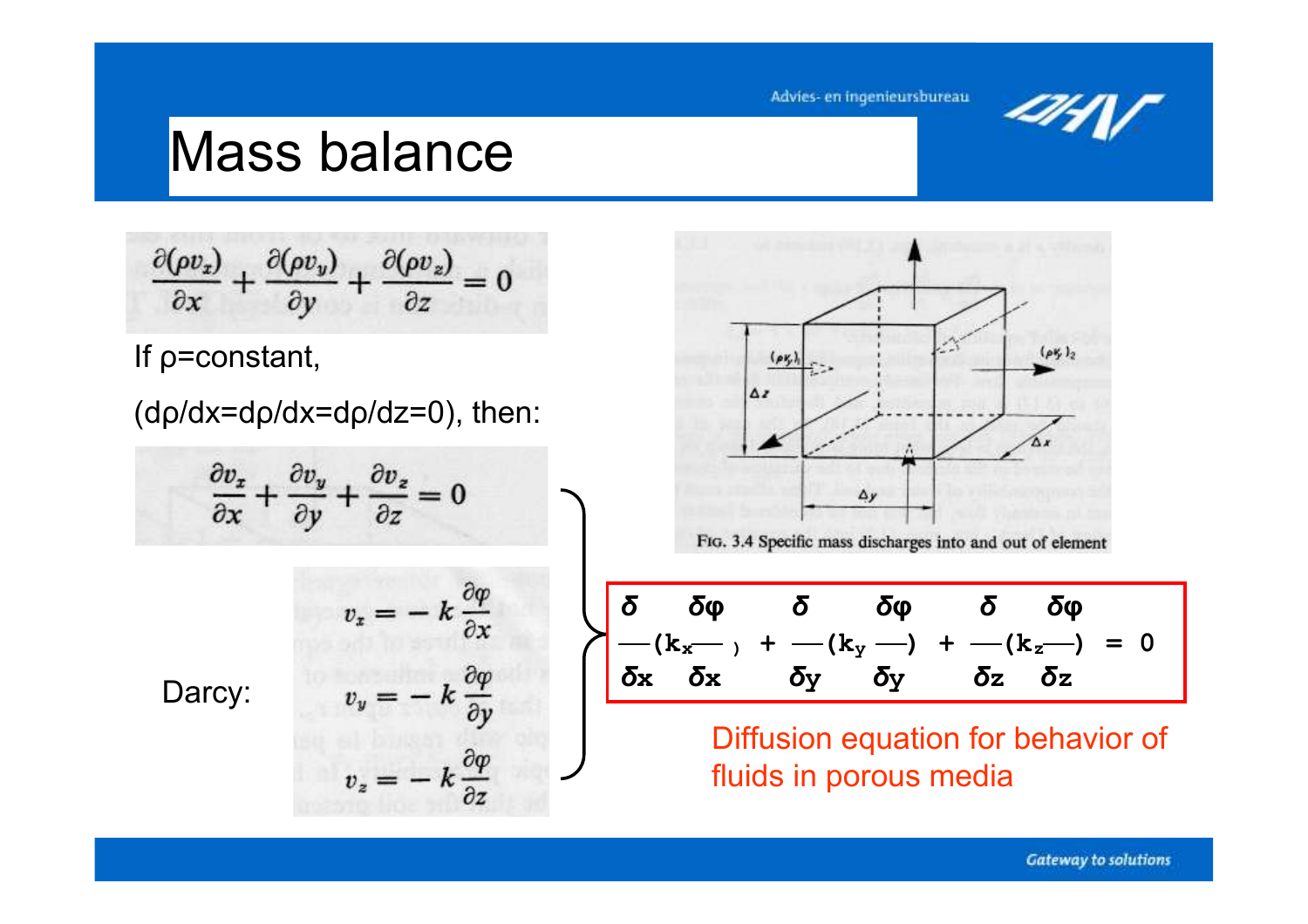### Modflow

CHAPTER 2

#### DERIVATION OF THE FINITE-DIFFERENCE EQUATION

#### Mathematical Model

The three-dimensional movement of ground water of constant density through porous earth material may be described by the partial-differential equation

$$
\frac{a}{a_x} (K_{xx} \frac{ah}{ax}) + \frac{a}{ay} (K_{yy} \frac{ah}{ay}) + \frac{a}{az} (K_{zz} \frac{ah}{az}) - W = S_{5} \frac{ah}{at}
$$
 (1)

where

- Kxx, Kyy and Kzz are values of hydraulic conductivity along the x, y, and z coordinate axes, which are assumed to be parallel to the major axes of hydraulic conductivity  $(Lt^{-1})$ ;
- h is the potentiometric head (L);
- W is a volumetric flux per unit volume and represents sources and/or sinks of water  $(t^{-1})$ ;
- $S_5$  is the specific storage of the porous material ( $L^{-1}$ ); and
- $t$  is time  $(t)$ .

For a derivation of equation (1) see for example Rushton and Redshaw (1979).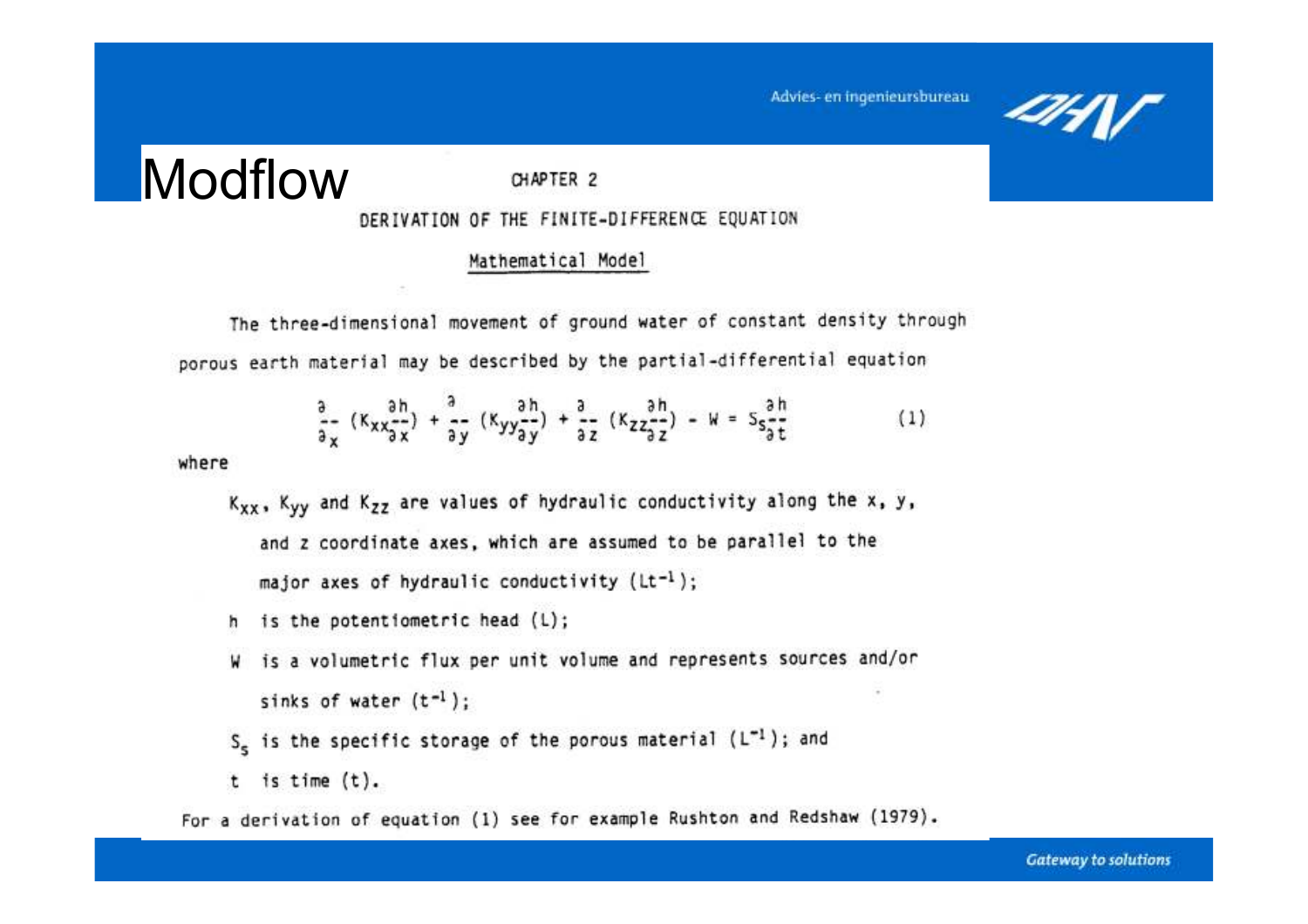

# Solution with finite differences



Differential equation

$$
\frac{a}{a} \cdot (K_{xx} \frac{ah}{ax}) + \frac{a}{ay} (K_{yy} \frac{ah}{ay}) + \frac{a}{az} (K_{zz} \frac{ah}{az}) - W = S_{s} \frac{ah}{at}
$$



 $\alpha_{1,j-1/2,k}(\mathbf{h}_{1,j-1,k}-\mathbf{h}_{1,j,k})+\alpha_{1,j+1/2,k}(\mathbf{h}_{1,j+1,k}-\mathbf{h}_{1,j,k})$ +  $CC_{i-1/2,j,k}(h_{i-1,j,k} - h_{i,j,k})$  +  $CC_{i+1/2,j,k}(h_{i+1,j,k} - h_{i,j,j,k})$ +  $CV_{1,j,k-1/2}(h_{1,j,k-1} - h_{1,j,k}) + CV_{1,j,k+1/2}(h_{1,j,k+1} - h_{1,j,k})$ +  $P_{1,1,k}h_{1,j,k}$  +  $Q_{1,j,k}$  =  $SS_{1,j,k}(\Delta r_{j}\Delta c_{j}\Delta v_{k})\Delta h_{1,j,k}/\Delta t$ .  $(2)$